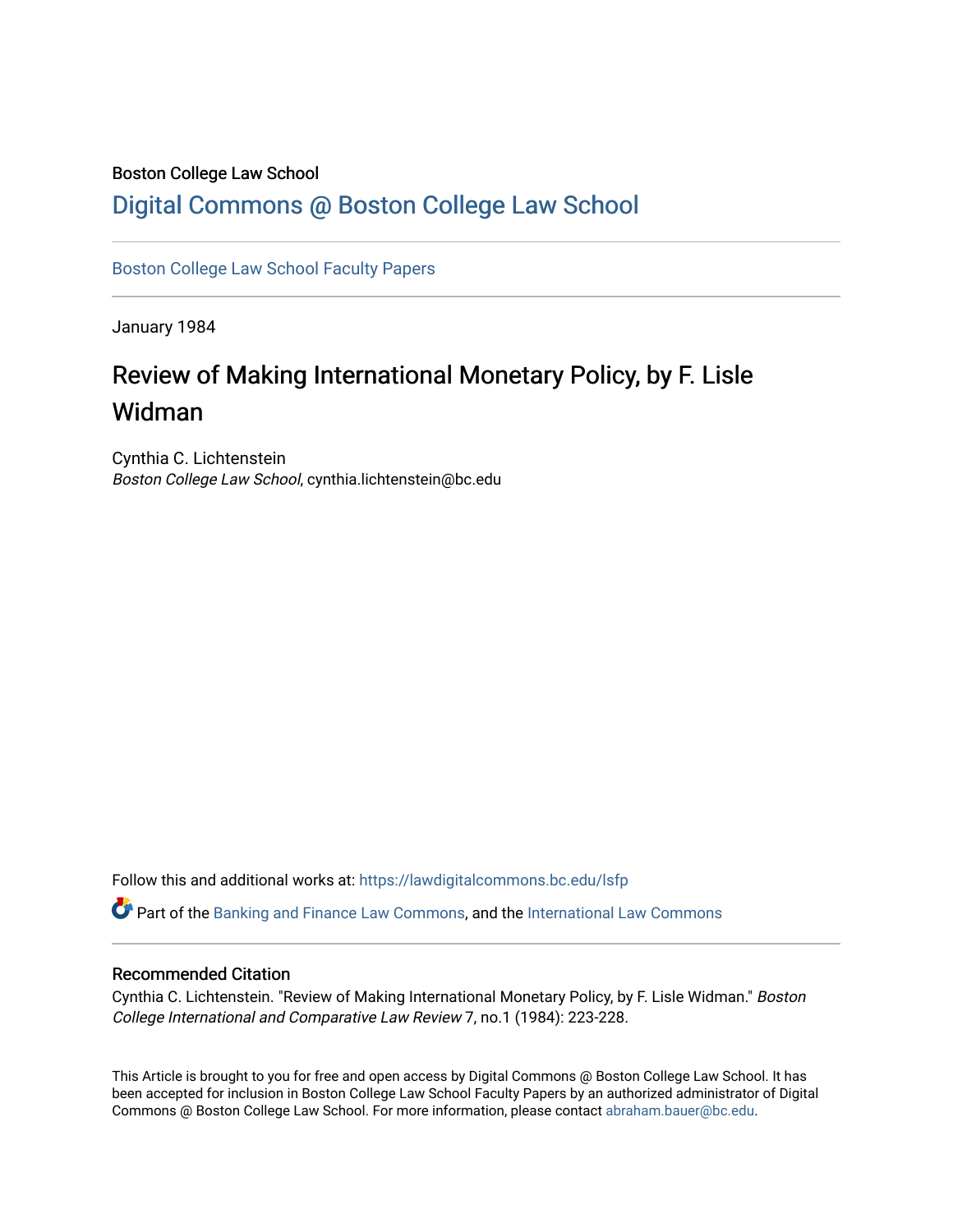### **BOOK REVIEW**

#### CYNTHIA LICHTENSTEIN\*

**MAKING INTERNATIONAL** MONETARY POLICY. **By** F. LISLE WIDMAN. Washington, **D.C.:** International Law Institute, Georgetown University Law Center, **1982, 272 pp.,** cloth.

The Treasury Department of the United States is the chief economic department of the administration, and the Secretary of the Treasury the administration's chief economic official. For historical reasons, and because the structure matches the position and authority of the Finance Ministries of the United States' chief trading partners, the Treasury Department, not the Department of State, takes the lead in working out international economic policy with other nations.' F. Lisle Widman served as an international economist in the Treasury Department for over thirty-three years. During the last five years of that period, **1975-1980,** Widman was Deputy Assistant Secretary for International Monetary Affairs. Thus, his period of service in the Treasury Department covered all of the major international monetary events from the reconstruction of Europe under the Marshall Plan and the establishment of the Bretton Woods system (setting up an agreed upon system of exchange rates, exchange controls, and the International Monetary Fund as a central administrator) to the breakdown of that system in **1971,** the rise of the Eurocurrency markets, and the international debt crisis. He has now written a book about that service, "Making International Monetary **Policy." <sup>2</sup>**

Unfortunately the title is a misnomer and is apt to mislead. From these memoirs, Widman appears to have been a dedicated, conscientious career civil servant — an employee starting in the lowest civil service rank (for a person of

**<sup>\*</sup>** Professor of Law, Boston College Law School.

**<sup>1.</sup>** *See* **G.** SHULTZ **&** K. DAl,!, **ECONOMIC POLICY** BEYOND **THE HEADLINES** 11-12 **(1977).** George Shultz, **Secretary of** the Treasury from June **1972** to May 1974, and his deputy Kenneth Dam, acknowledge that the particular personality of the Secretary of State can affect the economic aspects of U.S. foreign relations. Using Secretary of State Henry Kissinger as an example, Shultz and Dam illustrate the relationship between economic questions and foreign policy determinations: "Though he [Kissinger] took no special interest in economic questions, any policy decision with foreign policy implications had to be accepted **by** Kissinger. A failure to obtain this acceptance could easily doom the policy decision." *Id.*

<sup>2.</sup> F. **WIDMAN, MAKING INTERNATIONAL MONETARY POLICY (1982).**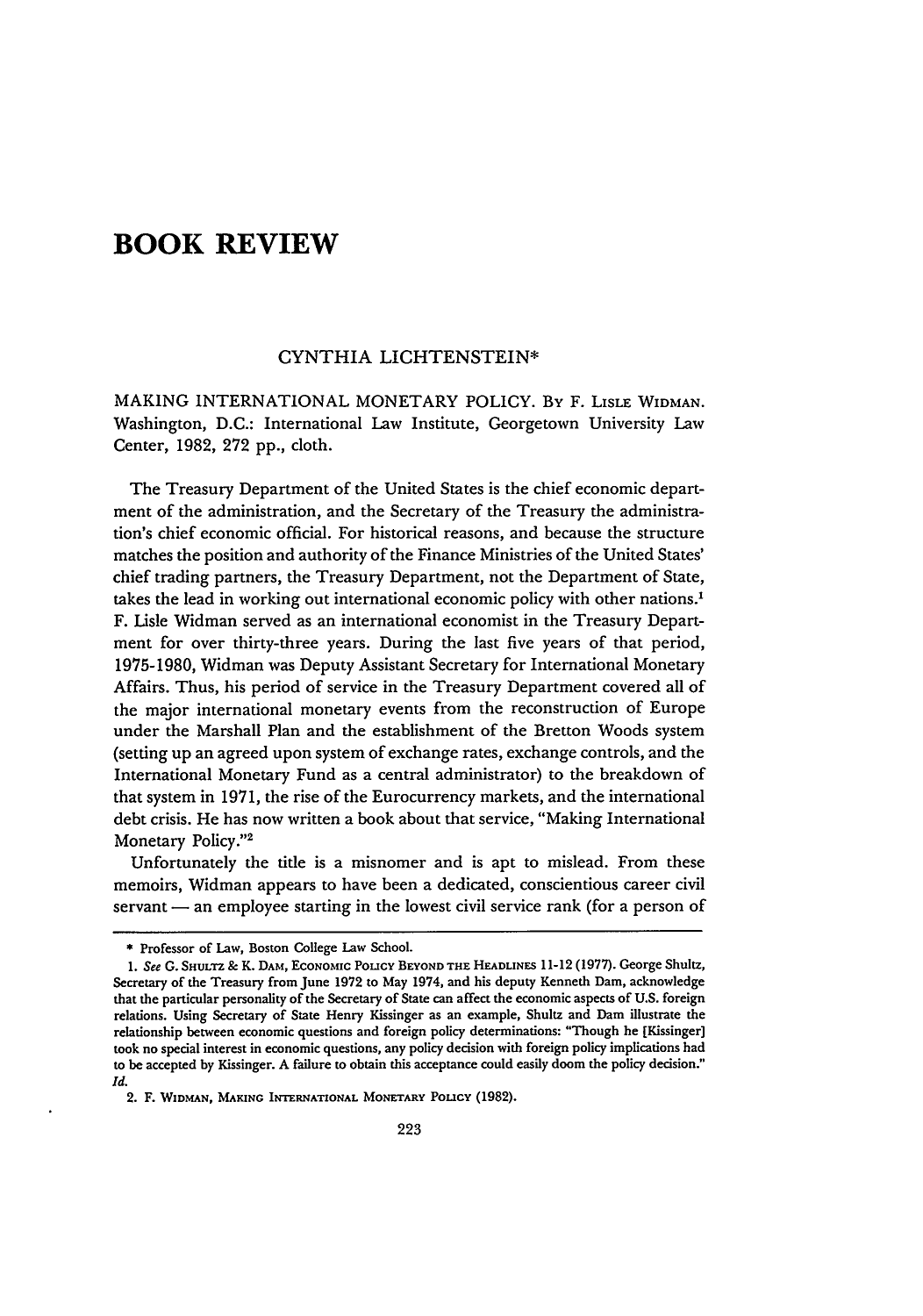his education and skills) and moving up from grade to grade. As such, he never made policy, in any common meaning of that word.3 Moreover, it was not until his service as Deputy Assistant Secretary that he appears to have participated in policy-making. Instead, he served to carry out the policy made **by** his superiors. Eighty-five percent of the book reflects this service of policy implementation under a succession of political appointees. Thus Chapter Two describes, in painful detail, the growth of the bureaucratic "flow chart" of the Treasury Department, including a final subsection entitled "Advantages and Disadvantages of the Special Relationship with the Undersecretary." The advantages and disadvantages which Widman describes, however, are not those that might inhere for the formation of international monetary policy in a particular form of organization of the Treasury Department. Instead, the section recounts the difficulties Widman personally encountered in working within a bureaucracy as an international economist technically subject (on the flow chart) to the direction of the Assistant Secretary for International Monetary Affairs, but in which he worked mainly "at the specific request or for the personal use of the Undersecretary [for Monetary Affairs]."4 Widman found the need to serve two masters to be "the source of great anguish and many sleepless nights."5

Similarly, Chapter Three, entitled "Adapting to a New Boss," discusses the effect upon the permanent bureaucracy of the political nature of the positions of the Secretary and Undersecretary of the Treasury, both positions changing with each new administration. Because Widman was trained as an economist, however, and not as a sociologist or political scientist, the "analysis" is necessarily anecdotal and would more fairly have been entitled "Memoirs of a Treasury Civil Servant."<sup>6</sup>

This is not in the least to say that the book is worthless; even the most

**<sup>3.</sup> SHULTZ** *&* DAm, *supra* note **1,** at x, describe economic policy as follows: "But between these two levels -- beyond the headlines and short of the technicalities [of economic issues] -- lies a neglected world of ideas and concepts, of organizational arrangements, of pressures and demands. This is the workaday world of economic policymaking and implementation." Contrast this concept of economic policy to Widman's:

In using the term [economic policy], I refer to the overall thrust of a myriad of specific<br>decisions on a variety of specific issues. These issues range from the decision to buy a particular<br>amount of a foreign currency in Monetary Fund. Policy is made daily, sometimes **by** taking a concrete action, sometimes **by** concluding an agreement with a foreign official, sometimes **by** making a statement to the

WIDMAN, *supra* note 2, at xiv. In short, Widman's work concerns not policy-making, but the process of policy implementation.

<sup>4.</sup> WIDMAN, supra note 2, at 31.

*<sup>5.</sup> Id.* at **32.**

**<sup>6.</sup>** Charles Coombes, who as Senior Vice President of the Federal Reserve Bank of New York, did participate actively in the Basle meetings of the senior monetary officials of the so-called Group of Ten (the industrialized nations and Switzerland, for eleven in all), published his memoirs in 1976 and entitled it *The Arena of International Finance*, a title that seems more appropriate than *Making International Monetary Policy.*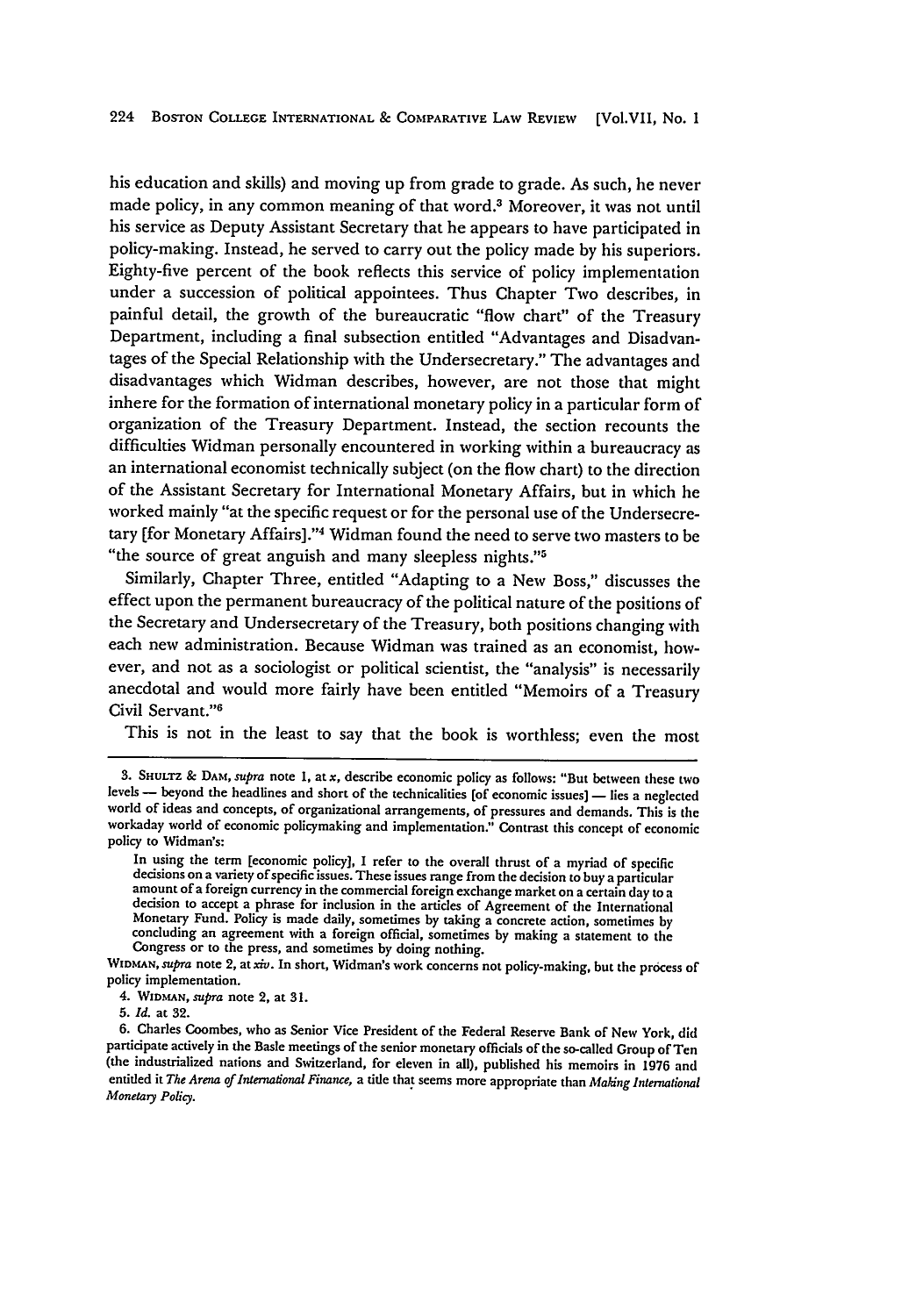anecdotal view of the daily work of the bureaucracy has value as an anthropological document.7 Viewing the book as a form of oral history, however, one would prefer that it had been written in response to the questions of a trained collector of such history. Some of Widman's insights into the impact of both the duplicating machine and the possibility of jet travel in the process of the formation of international economic policy rise to the level of useful generalizations concerning organizational arrangements. In general, however, his relating of what he saw and heard in his service does not add to the reader's understanding of the process as it might have if his observations had been organized for him by an interviewer trained in sociology. For this, I do not believe Widman should be faulted. Instead, I would hope that the difficulty with this book as written and published might encourage the scholarly sponsorship behind such publications to consider how to make better use of the insights, experience, and knowledge of dedicated civil servants, such as Widman, upon their retirement.

The above remarks are addressed to the eighty-five percent of the book written out of Widman's experiences in moving up through the Treasury Civil Service grades. As noted, in 1975 Widman was elevated to the level of Deputy Assistant Secretary and, apparently, began to participate in policy-making rather than policy implementation. Chapter Ten of the book, roughly twenty pages, entitled "International Cooperation in Action," is what I had hoped from its title all of the book would be.

The events Widman describes in Chapter Ten continue the story begun by George Shultz, Secretary of the Treasury from June 1972 to May 1974, and his deputy, Kenneth Dam, in *Economic Policy Beyond the Headlines.8* In that **1977** book, Shultz and Dam devote a chapter to the stories behind the headlines of the great international monetary events of the early 70's, the closing of the "gold

<sup>7.</sup> Although a book may have value, it is not necessarily fun to read. Widman is much too careful in his comments on the personalities under which he worked to make the book entertaining. Widman appears in his memoirs to be honest, decent, and deeply caring about helping "the American people understand the process through which international monetary policy is developed and carried out day by day... [so that] as educated citizens they will be better able to appraise whatever policy may prevail." *WID'AN,supra* note 2, at *xiii.* He does not, however, write well: the writing is hackneyed and the book dreadfully edited - typographical and chronological errors abound. Numerous references to technical concepts are made without cross-reference to when a concept was first explained, and sometimes the reader is given an insight into a problem without any indication as to whether or not the problem has been subsequently addressed. Again, these difficulties would be more easily overlooked if the book were more human-interest oriented.

<sup>8.</sup> **G. SHULTZ&** K. DAM,supra note 1, at 11-14. Professor Kenneth Dam, now Undersecretary of State to Secretary of State Shultz, went on to write a most interesting history of the changing legal structure of international monetary relations and the process of that change, entitled *The Rules of the Game: Reform & Evolution in the International Monetary System* (1982). In that book, Dam brings his considerable powers of abstraction and analysis to bear on the formation of international monetary policy in an interdependent world. Intellectually, the book is more than one had ever expected of Widman. Widman, however, was inside the Treasury from 1946-1980; Dam was an economic policy insider (and not in Treasury) only from 1971-1974. In effect, I had hoped that reading Widman would illustrate Dam as Shultz and Dam had illustrated the events of August 1971 in their book.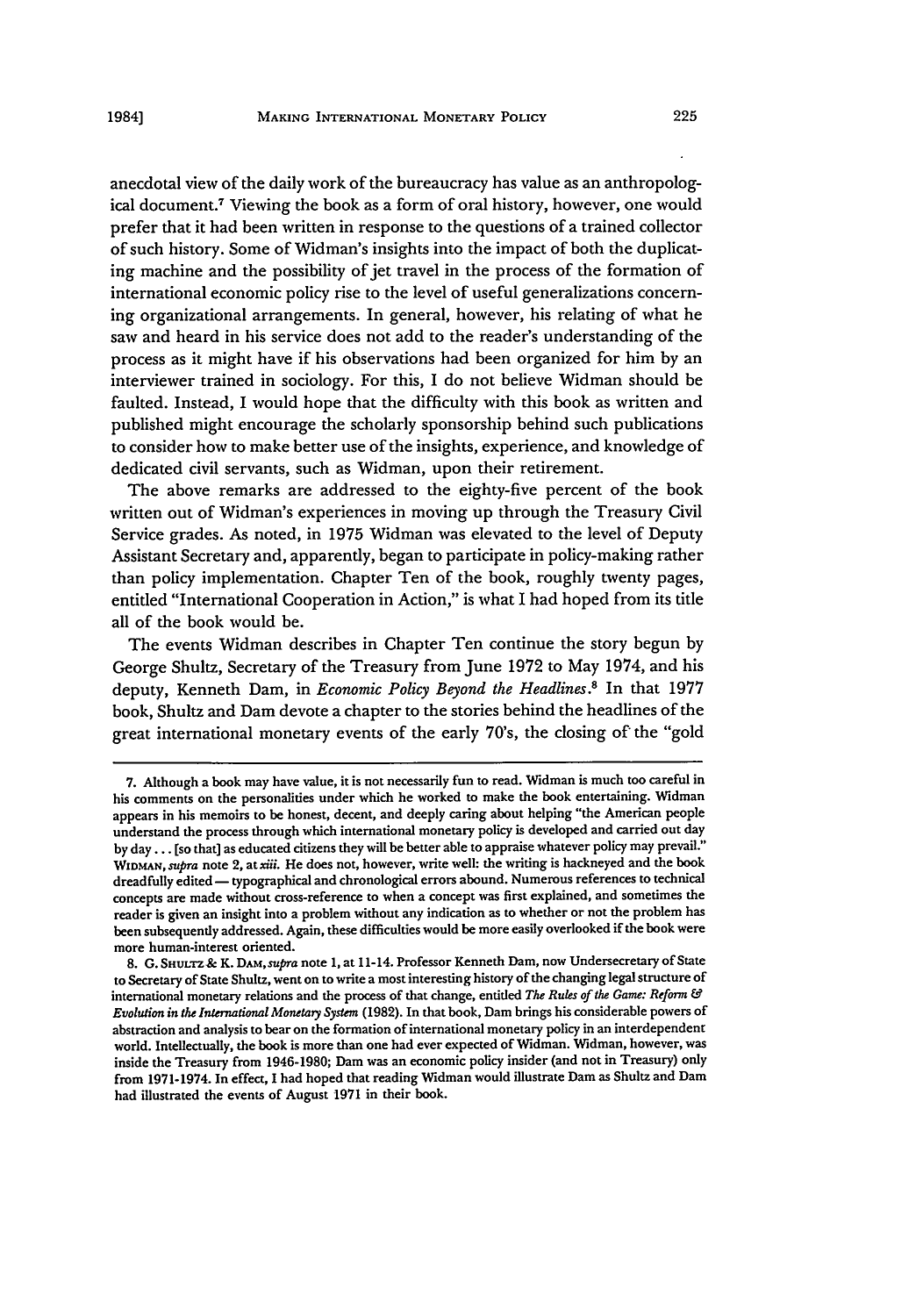window" in August **1971,** and the eventual emergence of a "system" of managed floating exchange rates. The Shultz and Dam discussion of the "Path to Camp David," where the August **1971** decision to close the "gold window" was made, is first rate. They detail the strategic reasoning behind these extraordinary actions. Widman continues the story where Shultz and Dam left off. These few pages of Chapter Ten justify purchase of the book for those interested in international economic relations.

Widman begins Chapter Ten by noting that the very breakdown of the fixed exchange system described **by** Shultz and Dam, together with "the dramatic expansion of international lending through private money and capital markets,"<sup>9</sup> increased the need for cooperation among the major nations in handling financial crises. He goes on to describe the form this "cooperation" took in **1976** and the role taken **by** the **U.S.** Treasury in leading the posses that saved the maidens of Italy, the United Kingdom, Mexico, and Portugal from the bandits of the exchange rate crises of that year.<sup>10</sup> He notes that while the International Monetary Fund in theory is supposed to exercise "firm surveillance" over exchange rate policies, the Second Amendment to the Fund Agreement had not yet been ratified in **1976** and "[t]he Managing Director, while anxious to cooperate and to do everything possible to maintain the [world financial] system, did not feel he had either the authority or sufficient support from major powers to lead the way."<sup>11</sup> Widman also notes that with the four nations in difficulty in **1976,** "[t]he press was filled with dire warnings about debt moratoria, failures of major banks and collapse of the entire banking system."<sup>12</sup> Widman could just as easily have been writing about **1983** as **1976.**

The events of **1976,** as Widman relates them, also duplicate perfectly the economic rescue of Mexico in **1983,** and the Eastern block (Rumania and **Po**land) exchange crises in **1981,** except in the latter cases the Bank for International Settlements, rather than the **U.S.** Treasury, acted as the posse-organizer to hold off the bandits until International Monetary Fund (IMF) loans could be brought in. In all cases, the story was and is the same: the maiden must be made to realize that it is her profligate ways and her irresponsible domestic macroeconomic policies that have brought the bandits to her door, and she must be made to promise to reform before the posse will rescue her.'3 Widman's stories of **1976** serve to reemphasize the constancy of the tale.

12. *Id.*

**13.** *See,* e.g., *id.* at **165.** In recounting the Italian exchange crises, Widman notes:

**<sup>9.</sup> WIDMAN,** supra note 2, at **163.**

**<sup>10.</sup>** *Id.* at **164-175.**

**<sup>11.</sup>** *Id.* at 164.

Senior Italian officials, both in the Bank of Italy and in the Treasury Ministry, knew that the country was living beyond its means and that a strong stabilization program was needed...<br>Discussions within ... [the Group of Five, Germany, U.S., France, U.K., and Japan] were never disclosed but it soon became apparent that no major country was prepared to provide any<br>further credit to the Italians until they had applied to the IMF for a stand-by agreement and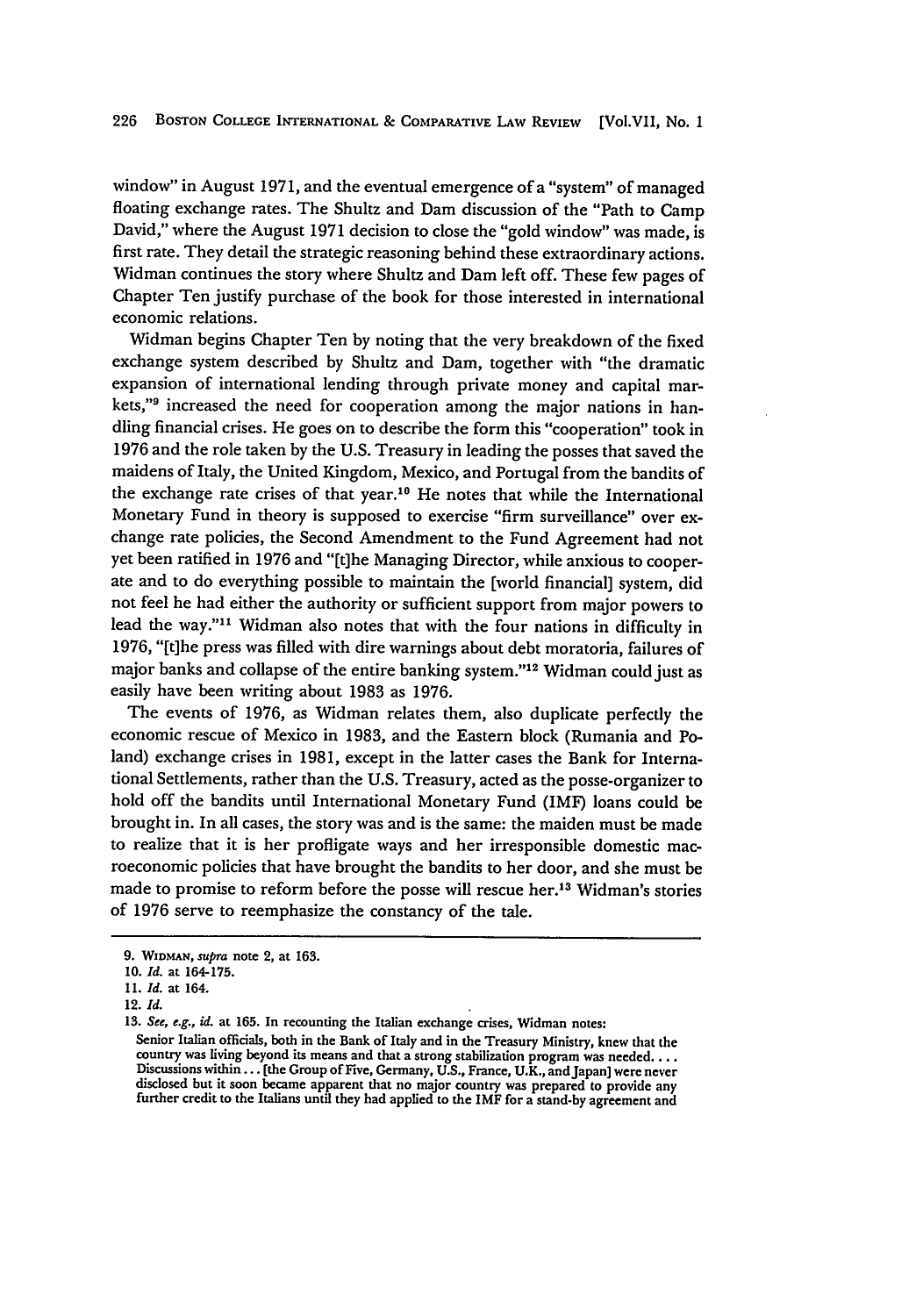During these crises, in which the U.S. Treasury organized the posse, the role of the staff in Treasury was to do the hard work of what is today called "country analysis." The staff went over all the relevant figures and, speaking here of the case of Italy, "put together a lengthy paper which spelled out our analysis of the situation and outlined a complete program of policy reforms designed to restore payments equilibrium."14 Make no mistake, the U.S. Treasury's proposed program for Italy had nothing to do with Italy's external position: it dealt strictly with Italy's domestic policy. In Widman's words: "How large could the budget deficit be? By how much would tax revenues have to be increased? How much would government expenditures have to be cut? What changes could be made in wage indexing? How much of the deficit would need to be financed by borrowing outside the banks?"15 The maiden Italy would not seem to have a shred of sovereignty left to cover her. Widman is unable to state what Edwin Yeo, then Undersecretary of the Treasury, did with the paper, but he suggests that it was distributed to the other members of the posse.<sup>16</sup> He finishes the Italian story by noting that the Italian government collaborated with the IMF to work out a program and "[a]s the Italians moved to accept an IMF program, they were able to get short-term advances from the U.S. and the **EC** [European Community] credits became available. The Italian position which had been adversely affected by uncontrollable capital flight, strengthened dramatically."<sup>17</sup>

Widman's story of the United Kingdom's 1976 crises has an 'additional twist which should also sound familiar to anyone following international economic news in 1983. Labor was in power at the time and, as recounted by Widman, there was strong opposition within the British cabinet to any further approach to the IMF.<sup>18</sup> Apparently a country outside the Group of Five,<sup>19</sup> which composed the usual posse, proposed a rescue operation. Yeo, according to Widman, flew to London and told the British that U.S. money would be available only if the British promised to repay any loan within six months, from funds received, if necessary, from the IMF and which would be, of course, available only subject to

**17.** *Id.*

agreed to the stabilization policies which the IMF considered necessary. Further recourse to ostensibly almost automatic credit facilities within the **EC** somehow would not be available. The rest of the Fed swap line, which some Italians had been advertising as automatically available if they should ever need **it,** would be subject to prior approval. That approval, it was apparent, would not be forthcoming except in support of an IMF agreement.

*Id.*

<sup>14.</sup> *Id.* at 165-66.

<sup>15.</sup> *Id.* at 166.

<sup>16.</sup> *Id.* Widman writes: "[Blut I have a feeling that a copy of this mysterious anonymous document appeared in each of three major European capitals." *Id.*

<sup>18.</sup> The "conditions" which would be imposed by the IMF seemed to some to be a betrayal of the Government's commitment to its supporters. *Id.* at 167. The echoes in recent press reports concerning Brazil and IMF programs are obvious.

<sup>19.</sup> *Id.* The Group of Five consists of France, Germany, Japan, the United Kingdom, and the United States. *See id.* at 68-69.